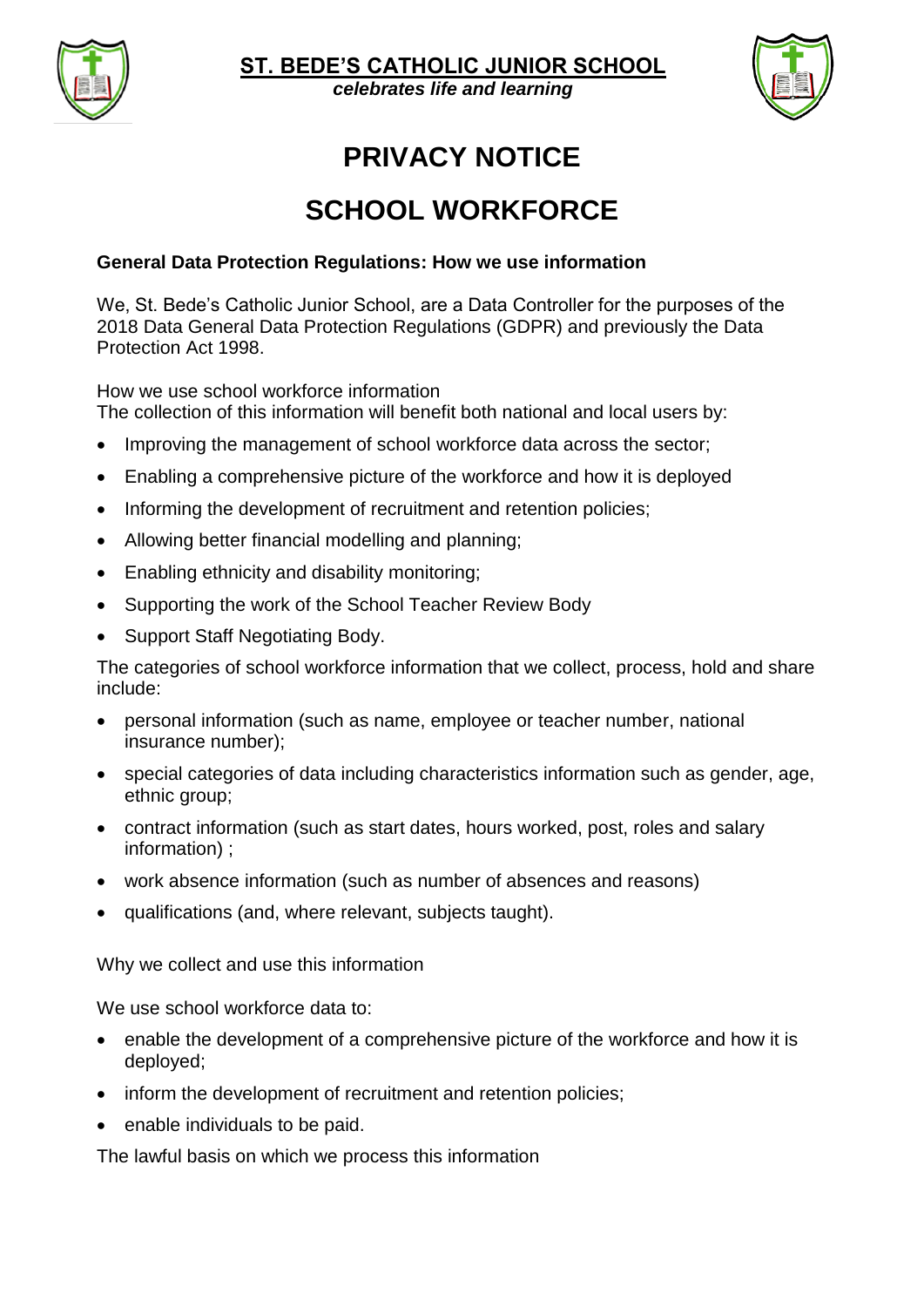We process this information under the GDPR articles

Article 6 - Public task**:** the processing is necessary for compliance with a legal obligation to which the controller is subject and is necessary for the performance of a task carried out in the public interest or in the exercise of official authority vested in the controller;

Article 9 - Processing is necessary for reasons of substantial public interest, on the basis of law which shall be proportionate to the aim pursued, respect the essence of the right to data protection and provide for suitable and specific measures to safeguard the fundamental rights and the interests of the data subject. Processing is necessary for the purposes of carrying out the obligations and exercising specific rights of the controller or of the data subject in the field of employment and social security and social protection law in so far as it is authorised by Union or Member State law or a collective agreement pursuant to Member State law providing for appropriate safeguards for the fundamental rights and the interests of the data subject;;

Collecting this information

Whilst the majority of information you provide to us is mandatory, some of it is provided to us on a voluntary basis. In order to comply with GDPR legislation, we will inform you whether you are required to provide certain school workforce information to us or if you have a choice in this.

Storing this information

We hold school workforce data for seven years after the termination of employment.

Who we share this information with

We routinely share this information with:

- our local authority
- the Department for Education (DfE)
- Disclosure and Barring.

Under the General Data Protection Regulation (2016/679 EU) (GDPR), personal data relating to criminal convictions and offences can be processed only:

- under the control of official authority; or
- when it is authorised by law providing for appropriate safeguards for the rights and freedoms of data subjects.

Why we share school workforce information

We do not share information about workforce members with anyone without consent unless the law and our policies allow us to do so.

Local authority

We are required to share information about our workforce members with our local authority (LA) under section 5 of the Education (Supply of Information about the School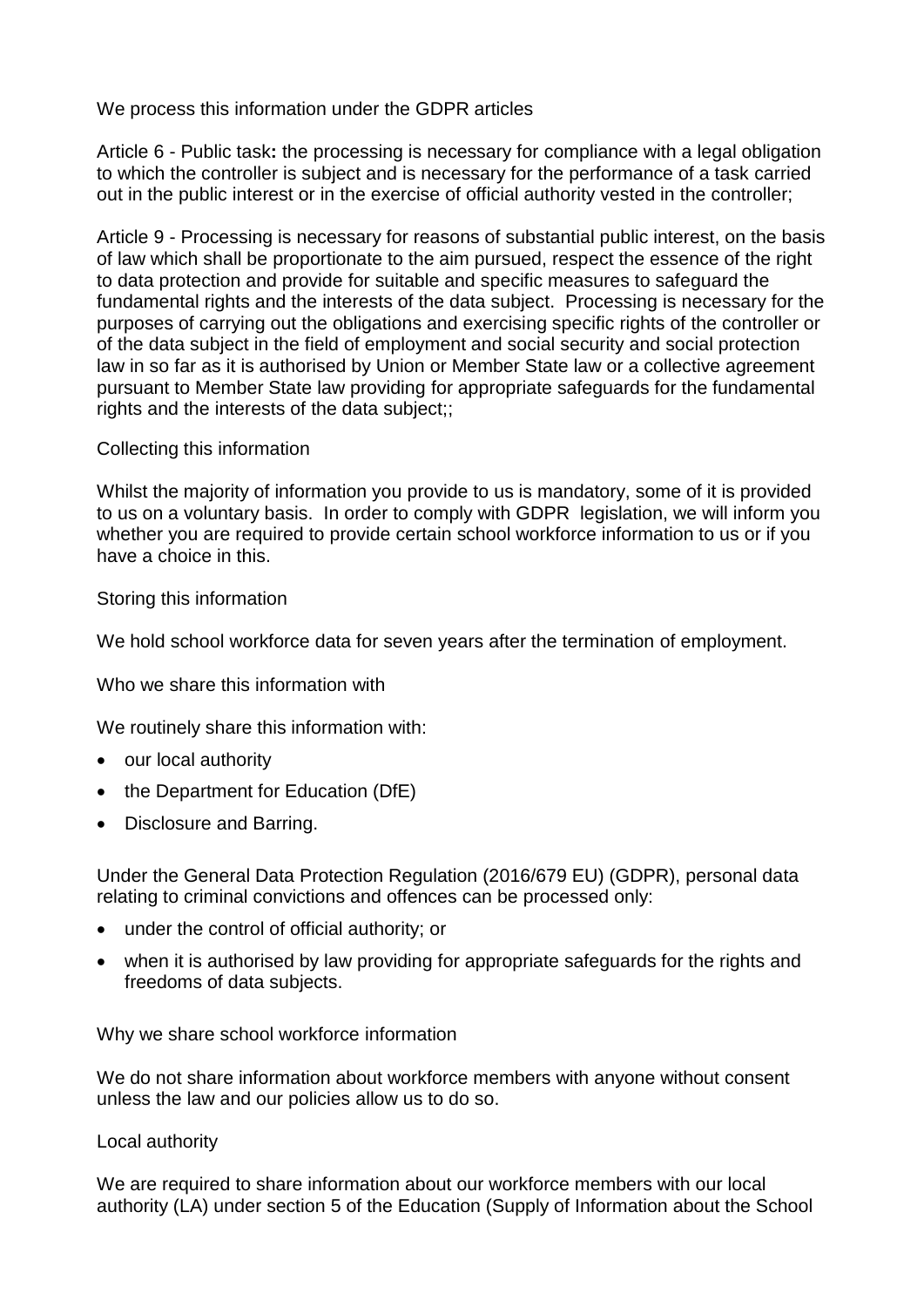Workforce) (England) Regulations 2007 and amendments.

Department for Education (DfE)

We share personal data with the Department for Education (DfE) on a statutory basis. This data sharing underpins workforce policy monitoring, evaluation, and links to school funding / expenditure and the assessment educational attainment.

We are required to share information about our school employees with our local authority (LA) and the Department for Education (DfE) under section 5 of the Education (Supply of Information about the School Workforce) (England) Regulations 2007 and amendments.

Data collection requirements

The DfE collects and processes personal data relating to those employed by schools (including Multi Academy Trusts) and local authorities that work in state funded schools (including all maintained schools, all academies and free schools and all special schools including Pupil Referral Units and Alternative Provision). All state funded schools are required to make a census submission because it is a statutory return under sections 113 and 114 of the Education Act 2005

To find out more about the data collection requirements placed on us by the Department for Education including the data that we share with them, go to [https://www.gov.uk/education/data-collection-and-censuses-for-schools.](https://www.gov.uk/education/data-collection-and-censuses-for-schools)

The department may share information about school employees with third parties who promote the education or well-being of children or the effective deployment of school staff in England by:

- conducting research or analysis
- producing statistics
- providing information, advice or guidance

The department has robust processes in place to ensure that the confidentiality of personal data is maintained and there are stringent controls in place regarding access to it and its use. Decisions on whether DfE releases personal data to third parties are subject to a strict approval process and based on a detailed assessment of:

- who is requesting the data
- the purpose for which it is required
- the level and sensitivity of data requested; and
- the arrangements in place to securely store and handle the data

To be granted access to school workforce information, organisations must comply with its strict terms and conditions covering the confidentiality and handling of the data, security arrangements and retention and use of the data.

For more information about the department's data sharing process, please visit: <https://www.gov.uk/data-protection-how-we-collect-and-share-research-data>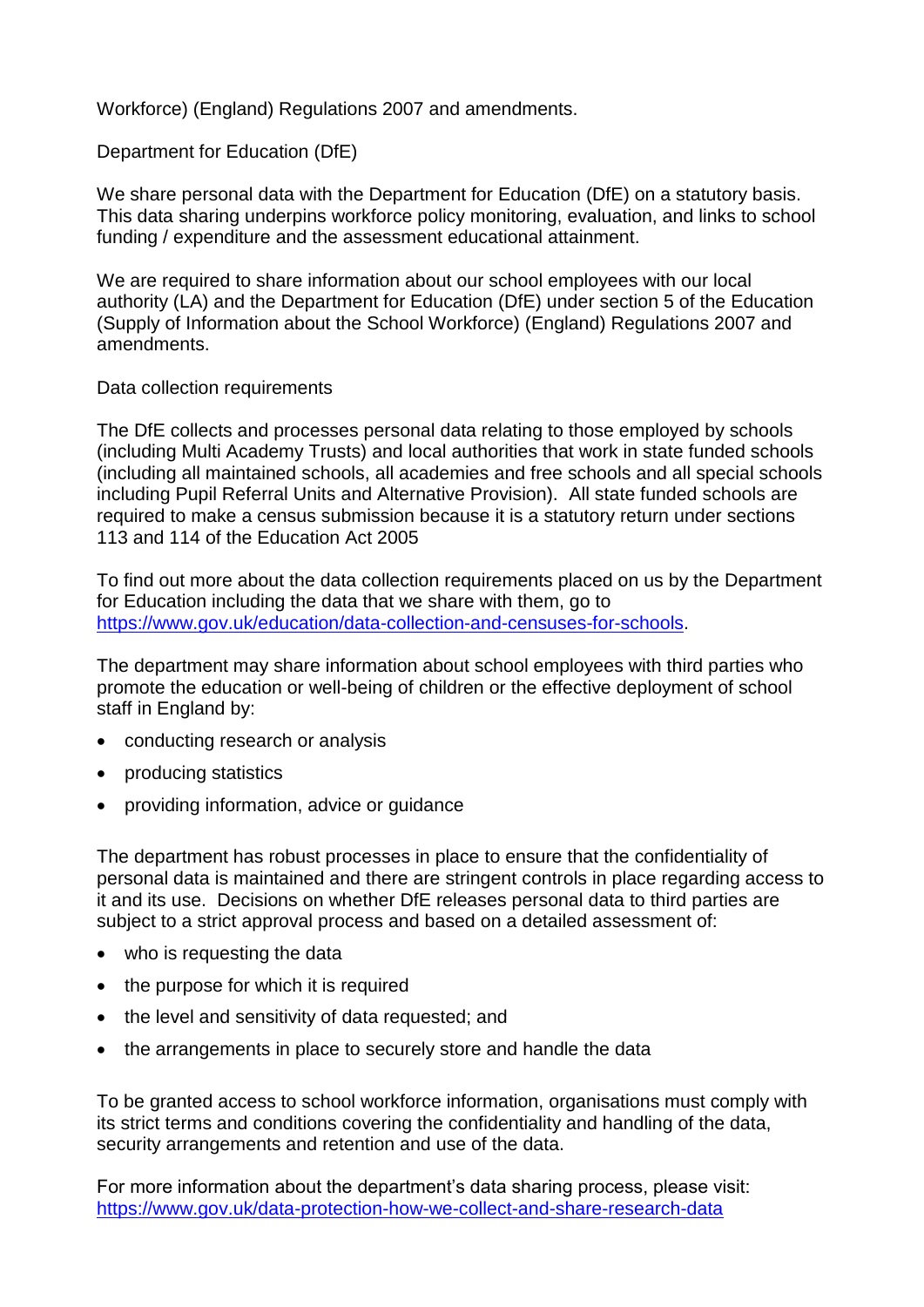To contact the department:<https://www.gov.uk/contact-dfe>

If you cannot access these websites, please contact Halton Borough Council or the DfE as follows:

Janet Johnson – Information Governance – ICT Services – Halton Borough Council Direct Dial Tel: 0151 511 7059 or via email [janet.johnson@halton.gov.uk](mailto:janet.johnson@halton.gov.uk) 

DfE - Public Communications Unit Department for Education Sanctuary Buildings Great Smith Street London SW1P 3BT

Requesting access to your personal data

Under data protection legislation, you have the right to request access to information about you that we hold. To make a request for your personal information, contact Faith Tiernan, St. Bede's Catholic Junior School, Appleton Village, Widnes, 0151 424 3386.

You also have the right to:

- object to processing of personal data that is likely to cause, or is causing, damage or distress
- prevent processing for the purpose of direct marketing
- object to decisions being taken by automated means
- in certain circumstances, have inaccurate personal data rectified, blocked, erased or destroyed; and
- claim compensation for damages caused by a breach of the Data Protection regulations

If you have a concern about the way we are collecting or using your personal data, we ask that you raise your concern with us in the first instance. Alternatively, you can contact the Information Commissioner's Office at https://ico.org.uk/concerns/

Further information

If you would like to discuss anything in this privacy notice, please contact:

Faith Tiernan Headteacher St Bede's Catholic Junior School Appleton Village Widnes WA8 6EL

Tel: 0151 424 3386

Email: [head.stbedesjunior@halton.gov.uk](mailto:head.stbedesjunior@halton.gov.uk)